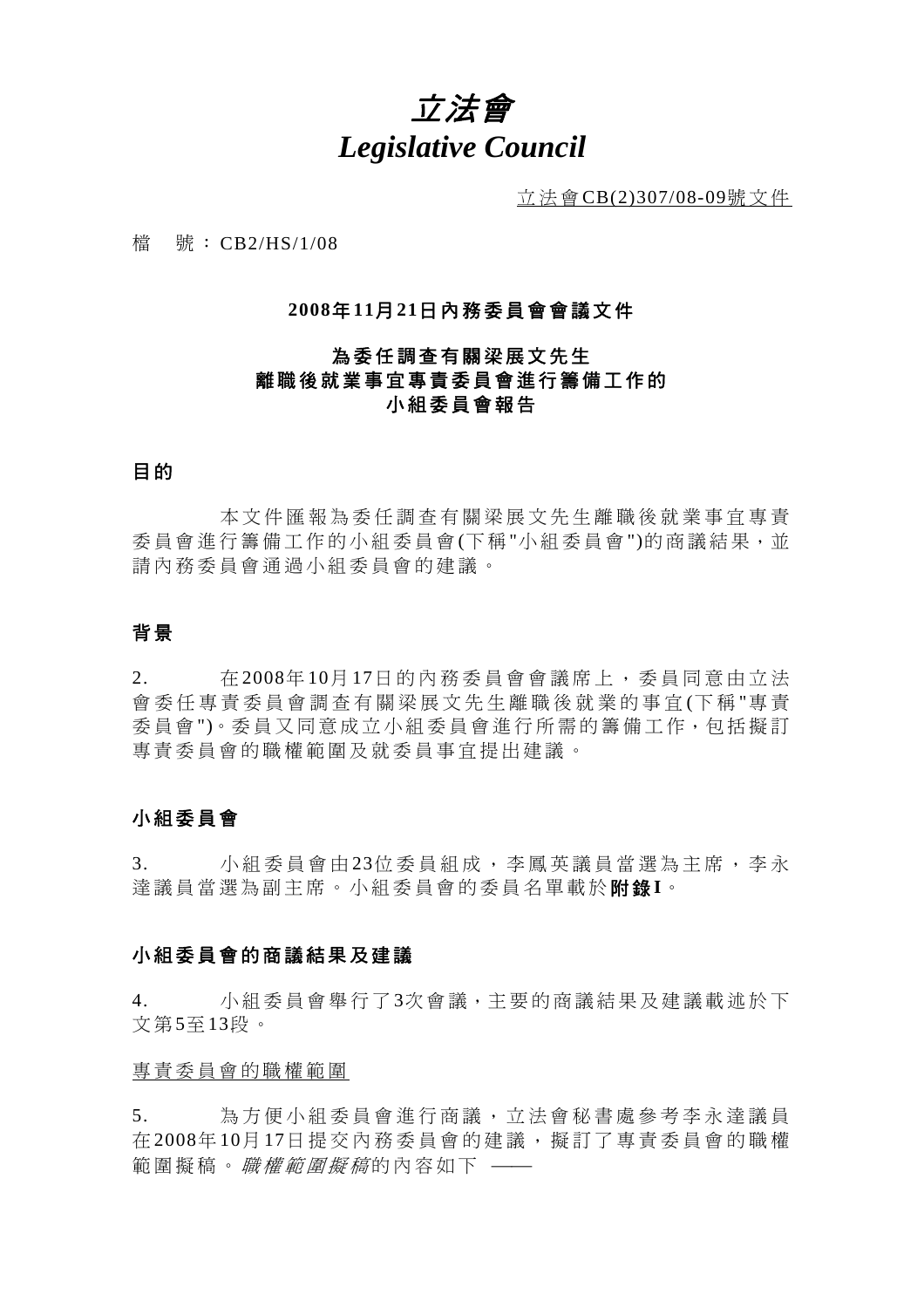"調查前房屋及規劃地政局常任秘書長(房屋)及房屋署署長梁 展文先生離職後加入新世界中國地產有限公司工作的相關事 宜 。"

"To inquire into matters relating to the post-service employment of Mr LEUNG Chin-man, former Permanent Secretary for Housing, Planning and Lands (Housing) and Director of Housing, with New World China Land Limited."

6. 委員曾在2008年 11月 4日的會議席上討論職權範圍擬稿,並同 意因應會上所作討論修訂該擬稿。修訂擬議職權範圍的內容如下 ——

> "調査前房屋及規劃地政局常任秘書長(房屋)及房屋署署長 梁展文先生在政府任職期間曾參與制訂或推行的重大房屋或 土地政策,以及梁先生在離職 後於新世界中國地產有限公司 和其他房地產機構從事工作的相關事宜,並根據上述調查的 結果,就規管首長級公務員離職後從事工作的政策及安排, 以及其他相關事宜作出建議。 "

> "To inquire into the major housing or land policies which Mr LEUNG Chin-man, former Permanent Secretary for Housing, Planning and Lands (Housing) and Director of Housing, had taken part in their formulation or implementation during his service with the Government, and matters relating to his post-service work with New World China Land Limited as well as other real estate organizations, and based on the results of the above inquiry to make recommendations on the policies and arrangements governing post-service work of directorate civil servants and other related matters."

7. 由於石禮謙議員、葉國謙議員 及吳靄儀議員就修訂擬議職權 範圍提出了修訂建議,小組委員會在 2008年 11月 7日舉行了另一次會議 討論此事。在會議席上,委員同意對葉國謙議員所提出的*擬議職權範* 圍 稍作修改,在調查範圍加入批准梁展 文先生在離職後於新世界中國 地產有限公司和其他房地產機構從事 工作,以及梁先生從事該等工 作,與其以往在政府任職屋宇署署長、房屋及規劃地政局常任秘書長(房 屋 )和房屋署署長的工作,是否有利益衝突問題。

8. 秘書處把第二次修訂擬議職權範圍送交委員,請他們提出意 見。由於石禮謙議員就第二次修訂擬稿提出了修訂建議,而涂謹申議 員亦對擬稿表達了其他意見,小組委員會在 2008年11月17日舉行另一 次會議討論擬議職權範圍。在會議席上,委員商議吳靄儀議員提出的 建議,以及石禮謙議員、涂謹申議員和葉國謙議員聯合提出的建議(只 備中文本)(下稱"聯合建議")。經討論後,小組委員會就該兩項建議的 中文本進行表決,結果兩名委 員贊成吳議員的建議, 14名委員贊成聯 合建議。因此,小組委員會建議專責委 員會採納經小組委員會委員商 定 的職權範圍。現建議內務委員會通過附 錄 **II**所 載職權範圍的中、英文 本 。

2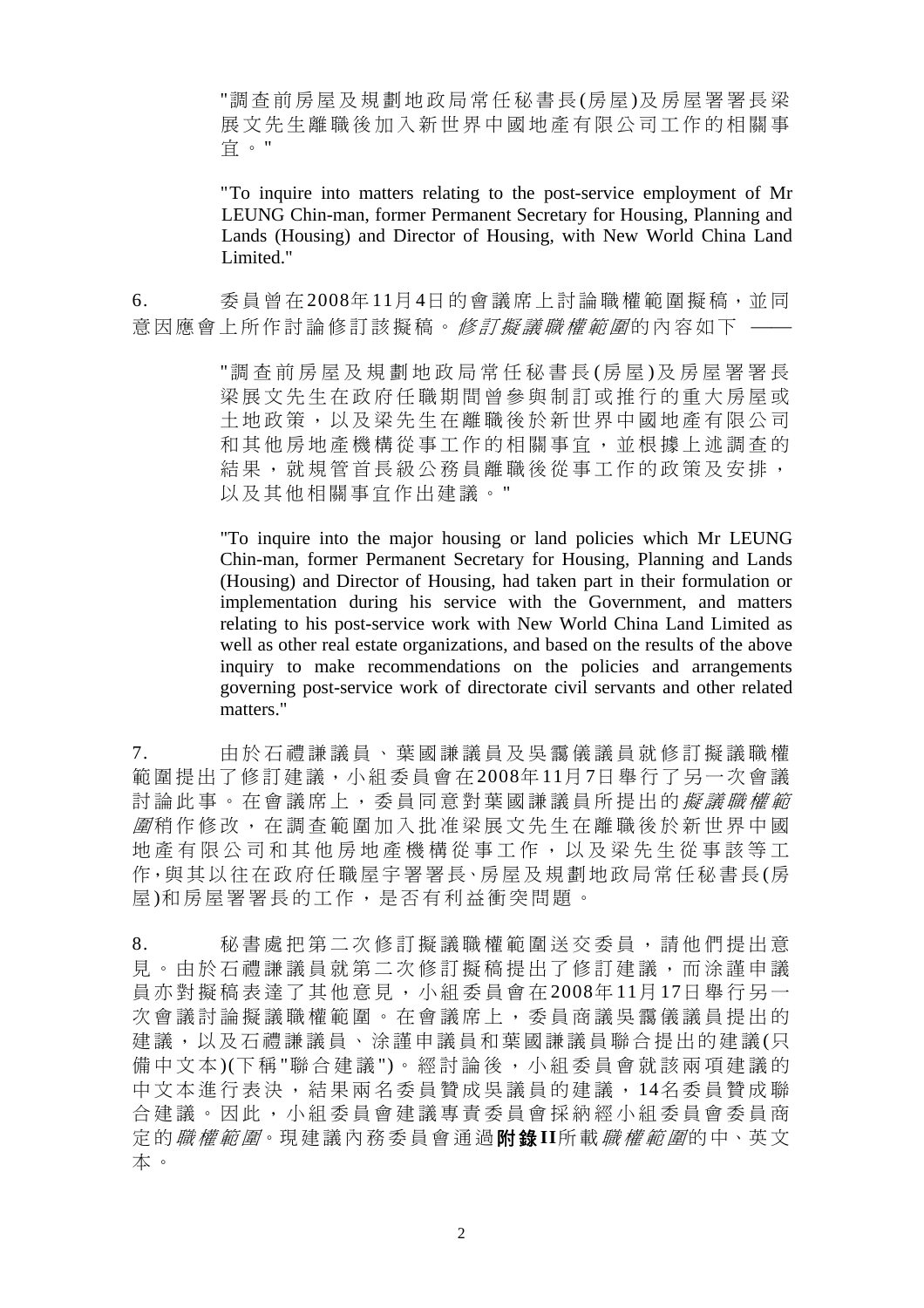9. 關於專責委員會的研究範圍, 小組委員會委員普遍認為應涵 蓋處 理紅灣半島私人機構參建居屋計劃單位,以及梁先生在嘉亨灣發 展 項目中就土地事宜行使酌情 決定權等事件。

#### 擬議議案

10. 立法會秘書處擬備了擬議議案的措辭,訂明專責委員會的職 權範圍,並請立法會 授權專責委員會行 使《立法會(權 力及 特權)條例》 (第382章)第 9(1)條所 賦予的權 力。擬議議案的內容載於附 錄 **III**。

11. 小組委員會建議內務委員會通過擬議議 案 ,以及由小組委員 會主席在 2008年 12月 10日的立法會會議席上 動 議該議 案 。就議 案 作 出 預 告的限期為2008年 11月 25日 。

#### 專責委員會的委員人 數及提名其主席、副主席及委員的程 序

12. 根據《議事規則》第78(2)條,立法會主席須考慮內務委員會 的建議,決定每個專責委員會的委員人數,並任命委員會的主席、副 主席及委員。

13. 小組委員會曾在 2008年 11月 4日的會議席上討論組成專責委 員會的委員 人 數 。 部 分 委員建議專責委員會的委員 人 數 應 為 12人 。 部 分其他委員則認為委員人數應為單數,而他們認為合適的委員人數為 13人。此事在會議席上付諸表決,結果有8名委員贊成專責委員會的委 員 人數為12人,6名委員贊成委員人數 為13人。因此,小組委員會建議 獲委任加入專責委員會的委員人數應為12人(包括主席及副主席在 內),並採用下列程序提名議員出任委員 ––

- (a) 倘 立法會於 2008年 12月 10日通過有關成立專責委員會的 議 案 , 便 須 在 2008年 12月 12日的內務委員會會議席上提 名議員加入專責委員會。
- (b) 有效的提名得由一名議員口頭作出,並須由最少另外一 名議員附議,並為被提名的議員接納。議員倘提名缺席 的議員, 必 須 表 明 已 確 實 獲 得 該 缺 席 議 員 接 受 提 名 。 若 獲提名的人數超過規定的任命人數,則以舉手投票方式 表決。議員可表決的次數與商定的專責委員會委員人數 相同。
- (c) 如兩名或以上 獲 提 名 人獲得 相 同 票 數 , 以 致 內務委員會 未能決定應建議任命哪些獲提名人加入專責委員會,內 務委員會主席須先行宣布獲得最高票數的獲提名人,將 獲建議得到任命。至於其餘獲得下一最高相同票數的獲 提 名 人 , 將 由內務委員會主席 抽 籤 決定當中 誰人可獲 建 議 得到任命 ,以填任專責委員會餘下的席位空缺 。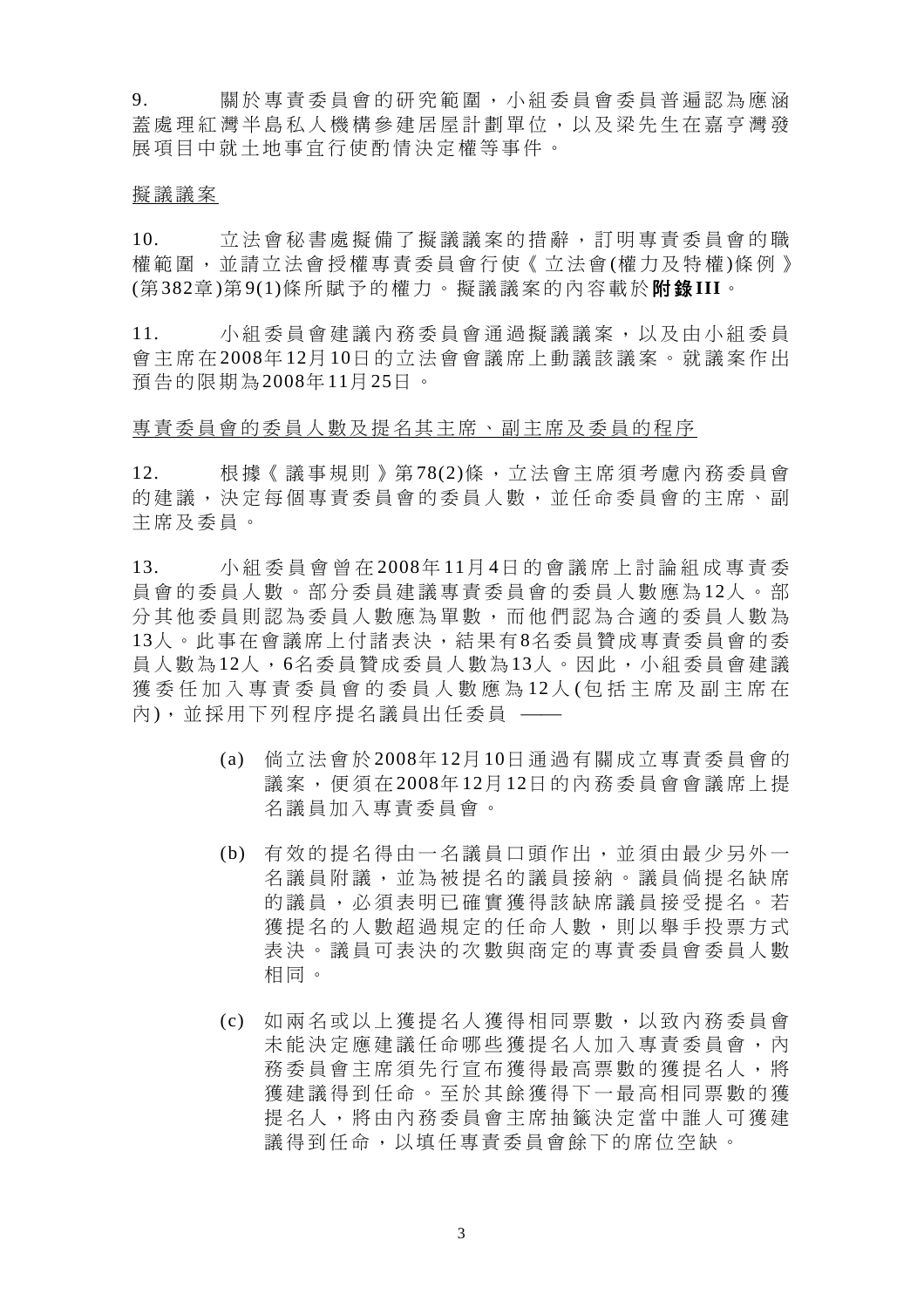- (d) 在提名及選舉議員加入專責委 員會後,內務委員會會議 須休會10分鐘,以便獲提名的議員相互推舉專責委員會 的主席及副主席人選。內務委員會繼而恢復會議,並獲 請通過專責委員會的建議成員組合。
- (e) 內務委員會主席會就專責委員 會的委員、主席及副主席 人選,向立法會主席作出建議。

# 徵詢意見

14. 謹請議員通過小組委員會在上文第 8、10、11及 13段提出的建 議 。

立法會秘書處 議會事務部2 2008年 11月 20日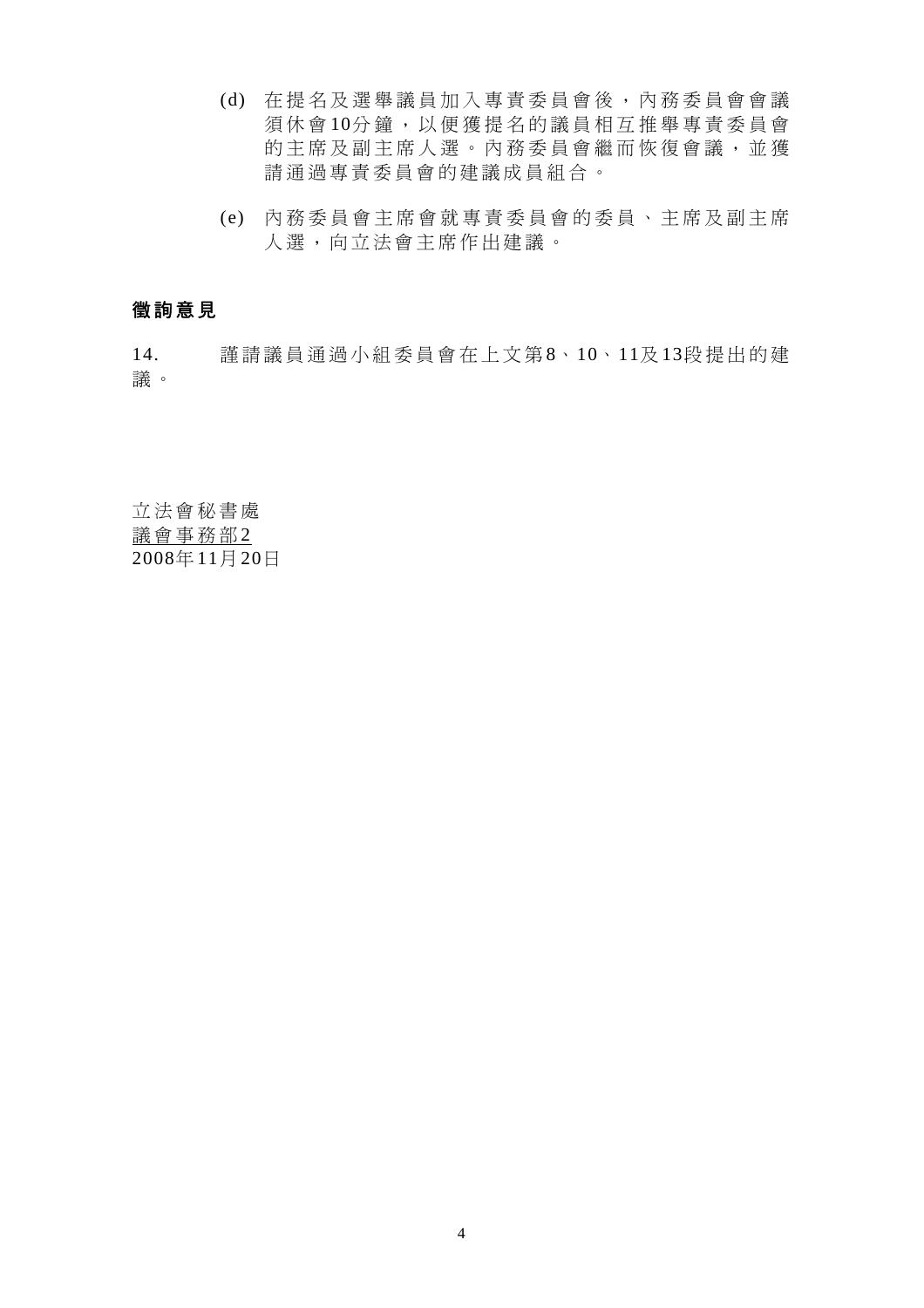#### **附錄I**

# 為委任調查有關梁展文先生 離職後就業事宜專責委員會進行籌備工作的 小組委員會

## 委員名單

- 主席 李鳳英議員, BBS, JP
- 副主席 李永達議員

# 委 員 何鍾泰議員 , SBS, S.B.St.J., JP 吳靄儀議員 涂謹申議員 張 文光議員 梁 劉柔芬議 員, GBS, JP 劉江華議員 , JP 劉慧卿議員 , JP 石禮謙議員 , SBS, JP 林健鋒議員 , SBS, JP 梁 國雄議員 湯家驊議員 , SC 何秀蘭議員 林 大輝議員 , BBS, JP 陳克勤議員 陳淑莊議員 黃毓民議員 葉偉明議員, MH 葉國謙議員, GBS, JP 葉 劉淑儀議員, GBS, JP 潘佩璆議員 譚偉豪議員 , JP (總數: 23位委員)

秘書 司徒少華女士

法律顧問 馮秀娟女士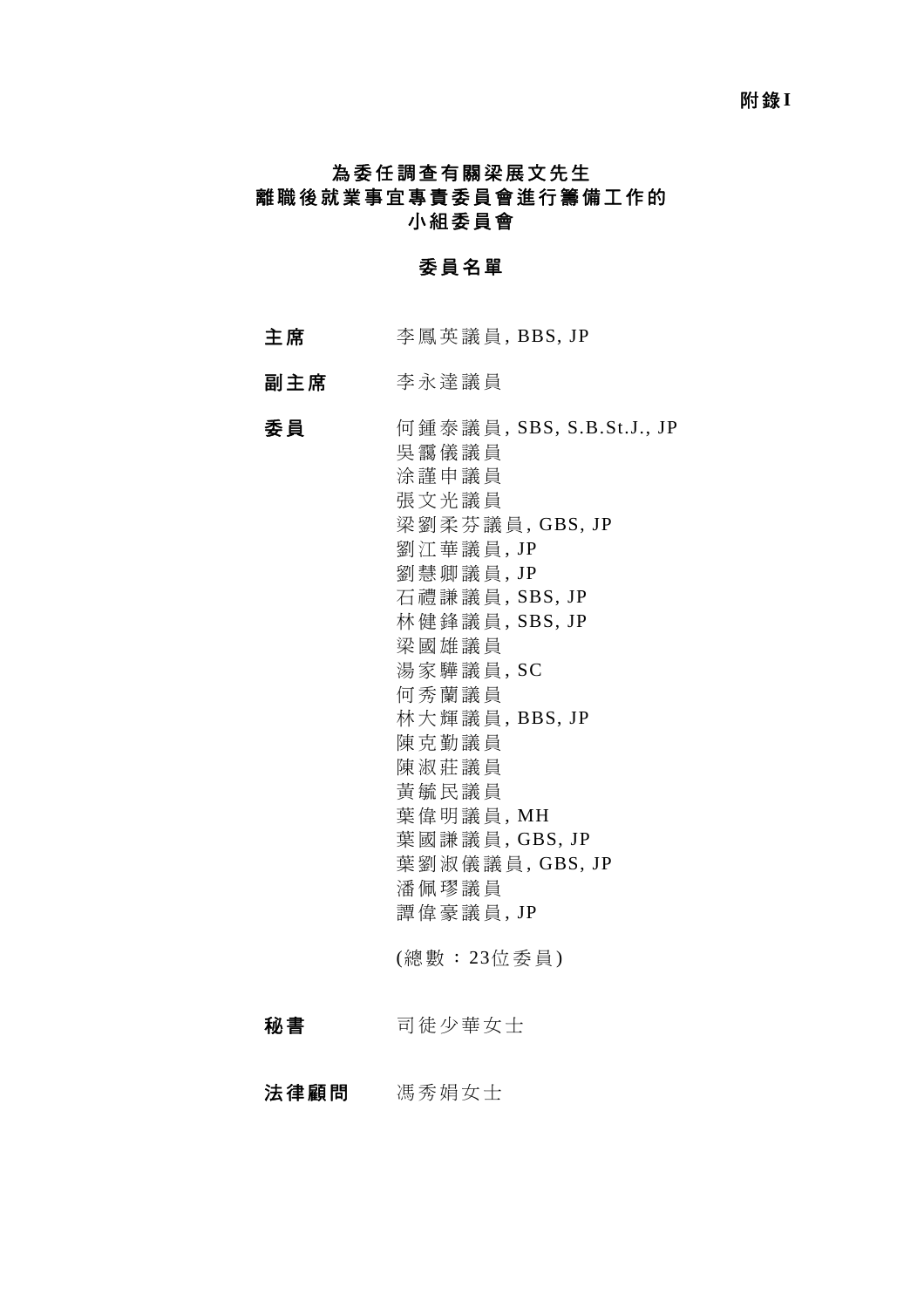# 擬議委任的調查有關梁展文先生 離職後從事工作的事宜專責委員會

## 擬議職權範圍

調查審批前房屋及規劃地政局常任秘書長(房屋)及房屋署署長梁 展文先生在離職後於新世界中國地產 有限公司和其他房地產機構 從事工作,以及該等工作是否與梁先生任職屋宇署署長、房屋及 規劃地政局常任秘書長(房屋)及房屋署署長期間曾參與制訂或執 行的重大房屋或土地政策及根據該等政策作出的決定有任何關 連,從而產生任何潛在或實際利益衝突,以及有關事宜,並根據 上述調查的結果,就規管首長級公務 員離職後從事工作的政策及 安排,以及其他有關事宜作出建議。

## **Proposed Select Committee to Inquire into Matters relating to the Post-service Work of Mr LEUNG Chin-man**

## **Proposed terms of reference**

#### **(English translation)**

To inquire into the vetting and approval for Mr LEUNG Chin-man, former Permanent Secretary for Housing, Planning and Lands (Housing) and Director of Housing, to take up post-service work with New World China Land Limited and other real estate organizations, and whether there was any connection between such work and the major housing or land policies which Mr LEUNG had taken part in their formulation or execution and decisions which he had made pursuant to such policies while serving as Director of Buildings, Permanent Secretary for Housing, Planning and Lands (Housing) and Director of Housing, that had given rise to any potential or actual conflict of interest, as well as related matters, and based on the results of the above inquiry, to make recommendations on the policies and arrangements governing post-service work of directorate civil servants and other related matters.